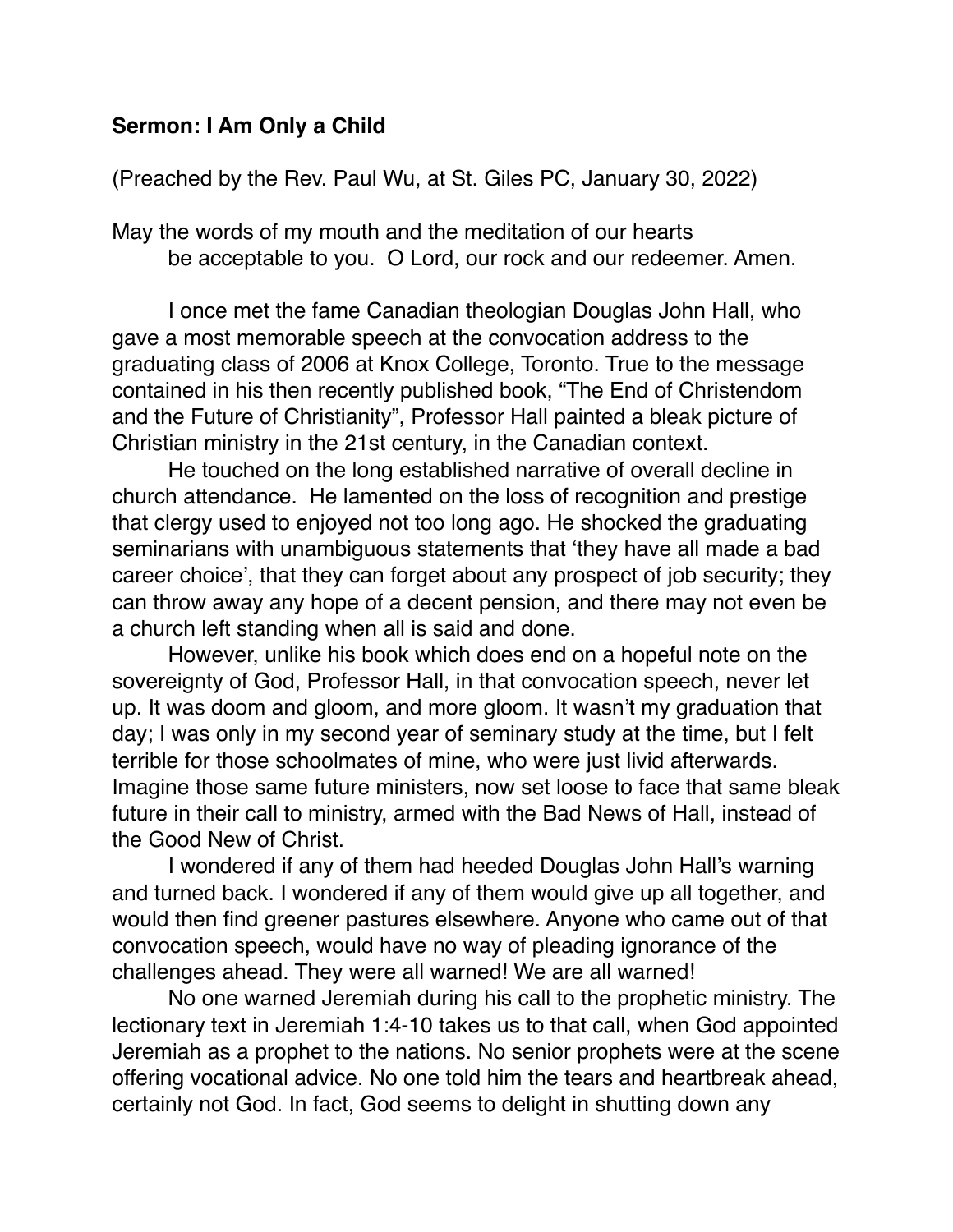semblance of objection from those whom God calls. "*Ah, Lord God! Truly I do not know how to speak, for I am only a child*", protested the prophet in Jeremiah 1:6. To such a meek objection, the Lord replied, "*Do not say, 'I am only a child'; for you shall go to all to whom I send you, and you shall speak whatever I command you.*" (v.7)

The objection that Jeremiah offered was similar to that of Moses in Exodus 4:10, "*O my Lord, I have never been eloquent, neither in the past nor even now that you have spoken to your servant; but I am slow of speech and slow of tongue.*" The response that God offered was also similar, in verse 11-12, "*Who gives speech to mortals? Who makes them mute or deaf, seeing or blind? Is it not I, the Lord? Now go, and I will be with your mouth and teach you what you are to speak.*"

However, unlike Moses who would go on to do God's great work, and eventually delivered the Israelites from the clutches of the Egyptian Pharaoh, from the bondage of slavery, Jeremiah's words would fall on deaf ears.

Once it became clear to the prophets that his admonitions would have no affect on the people's behaviour, Jeremiah proclaimed consistently that the Babylonians would destroy Jerusalem. The people of Judah should respond not by forming alliances with weak and untrustworthy allies, but by submitting to the Babylonian rule, just to stay alive. Jeremiah even addressed those who had been forcibly exiled to the city of Babylon, that there were 'to seek the welfare of the city' (v.29:7). Those in exile should 'build houses and live in the' (v.29:5). For those who were fortunate enough to stay behind (or unfortunate depending on one's point of view), the prophet bought, symbolically, some plots of land, and buried the deed of sale in the ground, so "houses and field and vineyards shall again be bought in this land" (v.32:15).

Prophetic ministry, by and large, is not in the business of foretelling future. Prophets are sent by God with a clear purpose of averting God's planned punishment, with symbolic actions and oracles of judgements, so people could and would return to the righteous path. Yet, when we look at Jeremiah's life as the whole, we really have no choice but to conclude that his was a complete failure, his ministry ended in complete disaster—of hearts not moved, lives not turned, and exile not averted.

Had the prophet being warned, right from the beginning, would he have continued? Would he be so willing a participant, appointed by God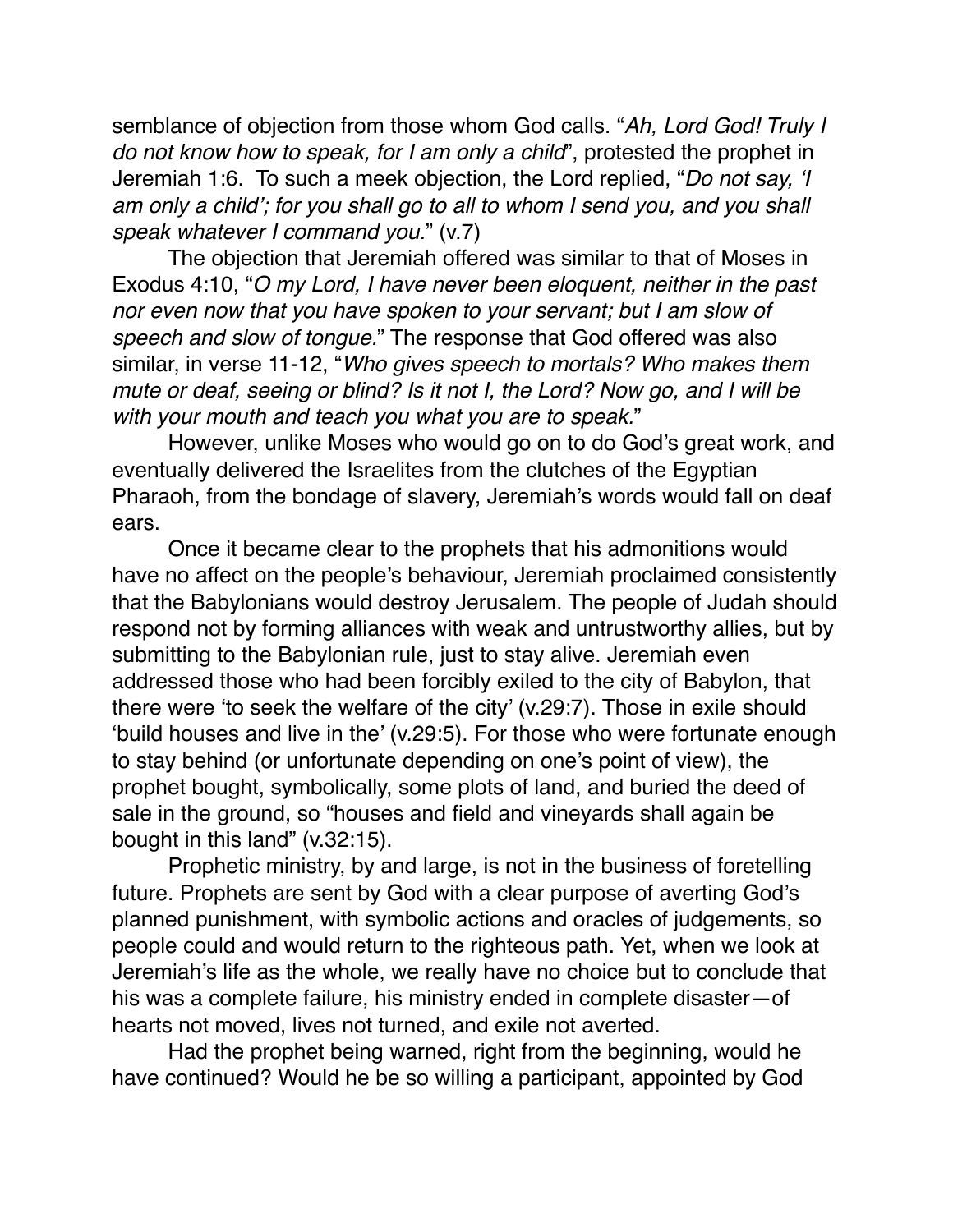over nations and over kingdoms, to pluck up and to pull down, to destroy and to over throw, to build and to plant? I think not!

In fact, the prophet took his objection and lament to a new high. Instead of lamenting over the fate Jerusalem, over the fate of the people of God, Jeremiah lamented over his own fate in chapter 15. The prophet had enough! He gave it to God with no holds barred; he asked God to smite his opponents; he blamed God for his suffering; he even complained about his lack of social life as the prophet reminds God that he's never once had fun, because of this ridiculous calling.

Then he ended his prayer of lament with this shocking description of God, "*Truly, you are to me like a deceitful brook, like waters that fail*". (Jeremiah 15:18) There is no amen at the end of that prayer. The way it abruptly ends suggest to me that the prophet has more to say, but simply won't say it.

How do we deal the this lamenting and this most reluctant prophet? The answer according to David L. Petersen, is to place lament in the context of worship. According to Petersen, in *The Prophetic Literature: An Introduction*, "Laments derive from the language of ancient worship. They reflect what an individual or the people would have spoken in worship, often at a temple. There is strong evidence that, during the lament ceremony, a priest would have offered an oracle affirming that the worshiper had been heard and that his or her concerns were being addressed." (p.108).

Lament is not simply a way to complain; it involves a petition for help, it also involves the expression of confidence that God has indeed heard the cry, and would be addressing it. God hears our laments, God even engages in them, but God does not always offer an immediate response to our cries, to our laments.

Once I was helping a parishioner with his lament. It took awhile for him to trust me enough to spell out what his issue with God was. He simply cannot see God as love, as loving enough to care for him. So that parishioner soldiered on in a loveless faith, in fearful obedience to the Lord's commandments. His knowledge of the Scripture superb, his devotion to the church unquestionable, but because he did not feel loved, so he gives no love, not to God nor to others. It is harsh way to live a life of loveless faith.

I tried to listen to him, to give him that time and space to lament. I tried to share with him my own journey struggling with God, and how I